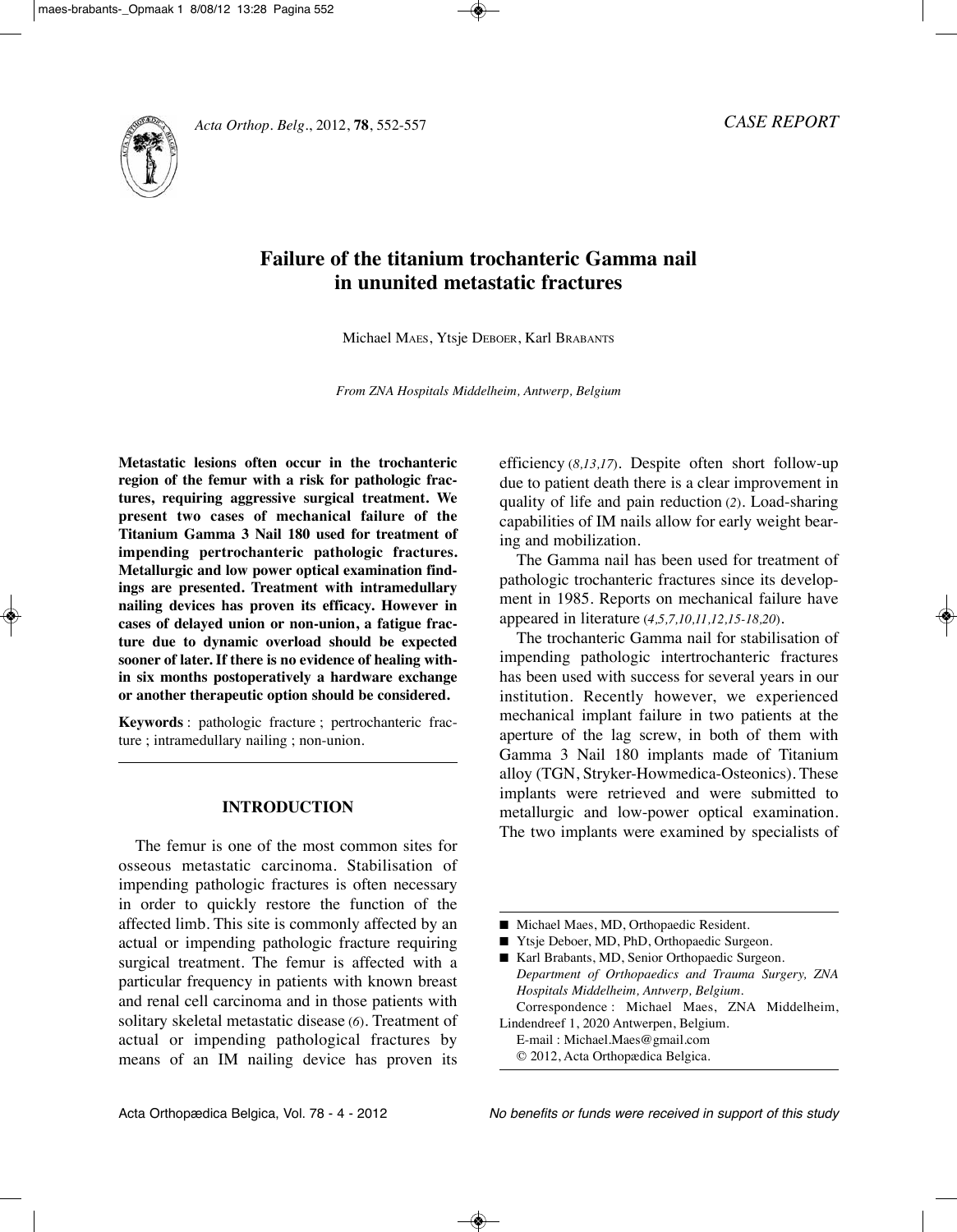laterally.

Stryker Osteosynthesis, Kiel. The surfaces of the implants were studied in order to define signs indicating fatigue failure or deficiency of the device related to non-union of the patient's bone contributed by possible intra operative pre-damage of the implant.

### **CASE REPORTS**

## **Case Report 1**

An 82-year-old male patient was first treated in September 2009 for a TxN0M1 renal cell carcinoma of the right kidney with bone, subcutaneous and suprasternal lymph node metastasis. Due to the extent and progression of the metastatic disease, a first cycle of zolendronate chemotherapy in combination with sorafenib was started in September 2009. One month later, a non-displaced fracture of the right trochanteric region was noted on plain radiographs. A Gamma 3 Trochanteric Nail 180 (diameter 11 mm), with a neck shaft angle of 125° and a 105 mm lag screw was used for operative stabilisation. The nail was locked distally with one distal 40 mm screw. There were no intra-operative complications.

Postoperative mobilization began on the third postoperative day without problems. Weight bearing was increased gradually over the next days within pain limits.

Clinical follow-up at 6 and 12 weeks postoperatively revealed pain in the right hip region during weight bearing, suggesting delayed union. Eight and a half months postoperatively the patient was admitted to the emergency department. Weight bearing and passive manipulation of the right hip were impossible. Radiographs showed mechanical failure at the level of the aperture for the lag screw (Fig. 1).

The broken Gamma-nail was removed and replaced by an Intertan® IM-nailing device (Smith &Nephew, Memphis, uSA). Despite this procedure a painful pseudarthrosis developed. Deteriorating general condition and progression of metastatic disease made further revision surgery impossible.

In this case the nail broke after an implantation period of approximately eight and a half months

*Fig. 1.* — AP radiograph of the right hip showing mechanical failure at the level of the aperture for the lag screw in an unstable intertrochanteric fracture with clearly visible cortical defect

due to overload. The radiograph shows the broken titanium nail and an unstable intertrochanteric fracture with a clearly visible cortical defect laterally (Fig. 1).

More detailed examination demonstrated significant chamfer-like and sharp edged damage on the lateral edge of the anterior bridge in the proximal and distal fragments of the nail. The lateral edge of the anterior bridge had become damaged due to contact with the step drill. The lateral edge of the posterior bridge of the proximal fragment of the nail on the other hand appears nearly undamaged (Fig. 2a). The fracture surfaces of both bridges of the nail have a smooth topography over the whole cross section. Both surfaces of the bridges have features of a fatigue fracture (semi-circled lines, "rubby shiny areas) (Fig. 2b). These lines of rest

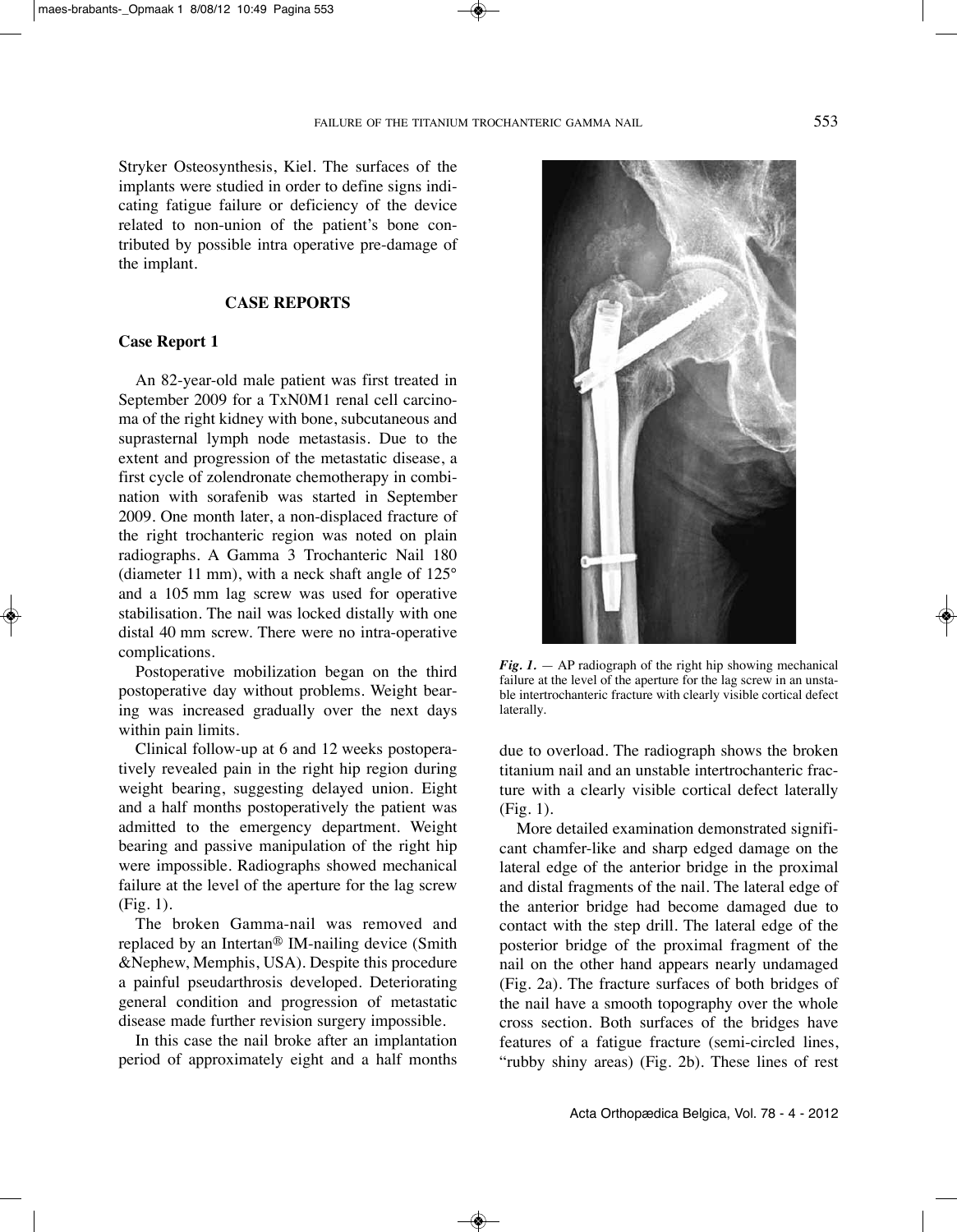

*Fig. 2a.* — Sharp edged drill damage to the proximal and distal lateral edge of the anterior bridge *(arrows)*. The lateral edge of the posterior bridge of the proximal fragment of the nail on the other hand is almost undamaged.



*Fig.*  $2b$ . — *Left :* Semi-circled lines as a feature of a fatigue fracture. *Right :* Smooth surface over cross-section without deformation indicate a fatigue fracture.

and the missing deformation indicate a fatigue fracture. A hardness test according to Rockwell and translation revealed the tensile strength of the material (titanium) being within specified values.

Considering the orientation of the lines of rest (running from lateral towards medial), the main fatigue crack originated laterally, progressed through the cross-section and ended medially with signs of friction and material deformation towards the outside. An additional sharp edge – caused intra-operatively – contributed to the origin of a crack in the anterior bridge laterally followed by the delayed breakage of the posterior bridge. Additionally an angled breakage line – running from lateral to medial – was defined. This is usually caused by high torsional load application.

#### **Case Report 2**

A 52-year-old female patient was treated in 2003 for a T2N3M0 ductal adenocarcinoma of the left breast with a modified radical mastectomy and adjuvant chemotherapy. Soon afterwards, she was started on tamoxifen. In April 2004 she received locoregional radiotherapy. In 2008 progression of the metastatic disease in her thoracic, lumbar spine and hilus of the right lung was diagnosed. Supplementary radiotherapy was given to the T4-T6 region and the hilus of the right lung. Despite this treatment further progression was noted in October 2009 with several new bone metastases. In November the patient presented with an impending pathologic intertrochanteric fracture of the left femur (Fig. 3a). A Gamma 3 Trochanteric Nail 180 (diameter 11 mm), with a neck shaft angle of 130° and a 90 mm lag screw was used to restore the function of the affected limb as quickly as possible. The nail was locked distally with one 35 mm screw. There were no intra-operative complications. Partial weight bearing was allowed within pain limits from day 2 postoperatively. Five months postoperatively, the patient suddenly experienced pain in the left hip region and walking became impossible. Radiographs showed failure of the titanium trochanteric Gamma nail on the level of the aperture for the lag screw (Fig. 3b).

The broken Gamma nail was removed and replaced by an Intertan® IM nailing device. At follow-up the patient was ambulant but presented with a new pathologic lesion in the head of the right femur. The left side showed no radiological consolidation with lag screw cut-out of the femoral head. Due to collapse on the right side with the failing Intertan® device on the left, the patient received a one-stage bilateral hemiarthroplasty.

In this case the nail broke in a fatigue fracture after an implantation period of approximately five and a half months due to overload. The radiographs showed the broken titanium nail in an unstable inter-trochanteric fracture with clearly visible cortical defects (Fig. 3b).

Low power optical examination revealed complete breakage of the nail in the bridges of the proximal drill hole for the lag screw, nearly perpendicular in all directions.

The breakage surface showed several signs of fatigue failure with lines of rest running semicircled through the cross-section from lateral to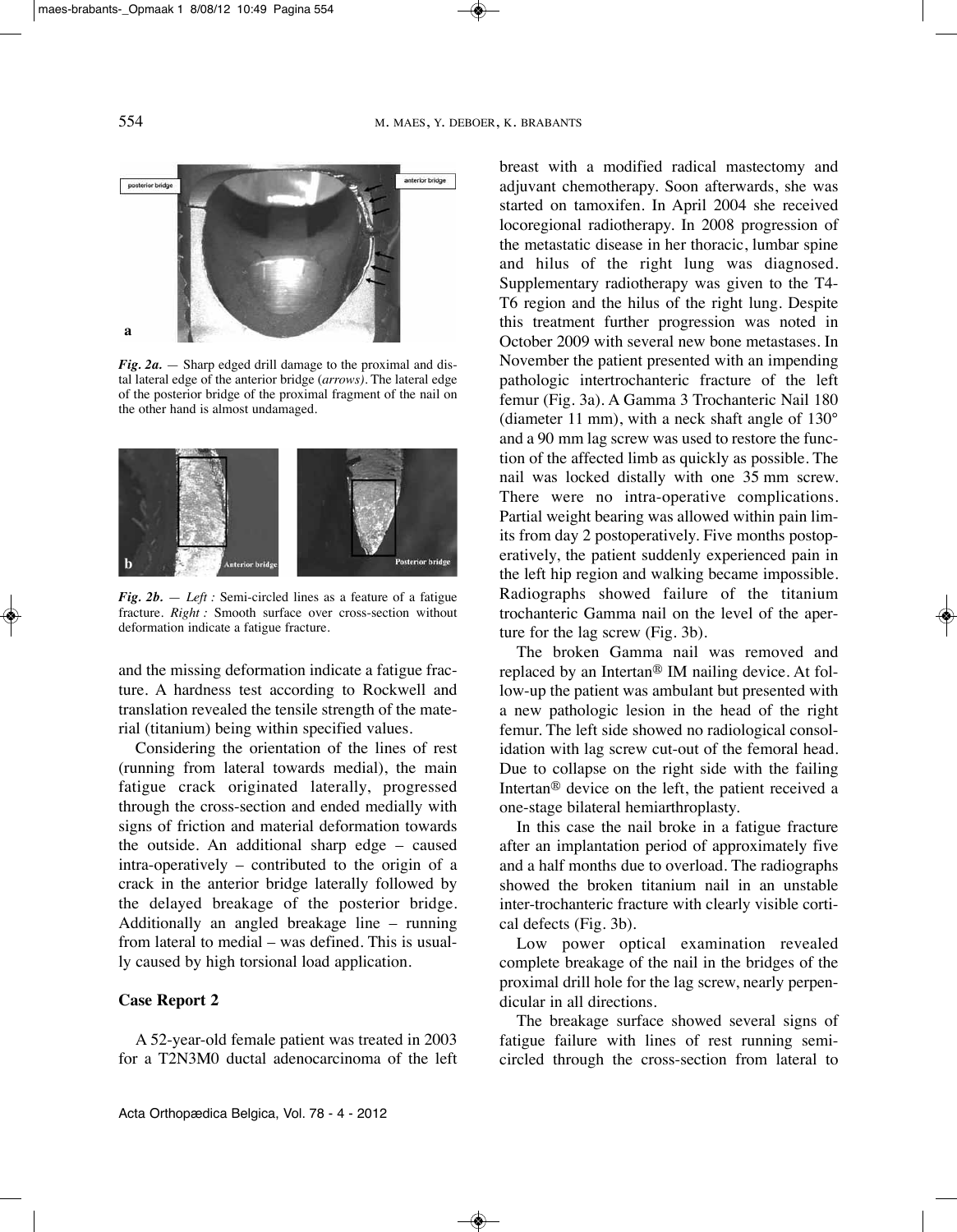

 $Fig. 3a.$  — Undisplaced intertrochanteric fracture of the left hip.



*Fig. 3b.* — Failure of the titanium trochanteric Gamma nail on the level of the aperture for the lag screw.

medial. The medial tips of both bridges were bent in outward direction. Examination also showed some traces of drill contact on the lateral rim of the lag screw hole of the proximal part of the nail. The shaft of the lag screw showed clear areas of extreme material abrasion.

The fatigue crack initiated in the lateral posterior bridge (drill marks were located here), followed by the anterior bridge and advanced nearly simultaneously completely through the bridges. These findings are similar for implant number 1. Medially bent outside tips in the material suggest that the residual forced fracture was located in a very limited area at the medial tips of both bridges. The friction marks in the lag screw hole with significant material abrasion were caused by high load bearing

with the lag screw during the period of implantation.

## **DISCUSSION**

Breakage of a Gamma nail is a very rare complication. Including the 2 cases presented in this report, we found a total of 14 Gamma nail failures in English language literature. The reported incidence of this complication ranges from 0.2% to 5.7% (*1,3-5,7,11,12*).

The commonest cause is metal fatigue secondary to delayed union or malunion of the fracture, particularly at the point of insertion of the lag screw. The intertrochanteric and subtrochanteric area of the femur is most frequently involved by metastatic disease and due to the high stresses in this area, this often results in effective or impending pathologic fractures (*3,11,19*). Prophylactic nailing is therefore often required. Operative treatment of metastatic fractures does not prolong the patient's life but improves its quality (*2*).

The Gamma nail proved to be an adequate implant to stabilize stable and unstable inter- and subtrochanteric fractures (*5*). Intramedullary nails allow load sharing by the medial and lateral cortex, and decrease the moment arm at the sliding screw. As with any implant these nails have complications, and once implanted, they are subjected to the usual race between fracture union and implant failure (*11*).

The Gamma nail is able to withstand long-term cyclic loading. This is especially important in patients with pathological fractures where healing of the fractures is not expected.

Examination of the implants' history and fracture surface in our two patients showed both surgeonrelated and implant-related problems. In both cases the nail broke in a fatigue fracture after an implantation period of eight and five and a half months respectively due to overload. Overload was most likely caused by increased bending stresses initiated by high load application because load bearing of the nail was not reduced by bony consolidation. This certainly is linked to progression of the metastatic disease. An additional sharp edge caused intra-operatively may have contributed to the origin of an incipient crack. For this reason, we suggest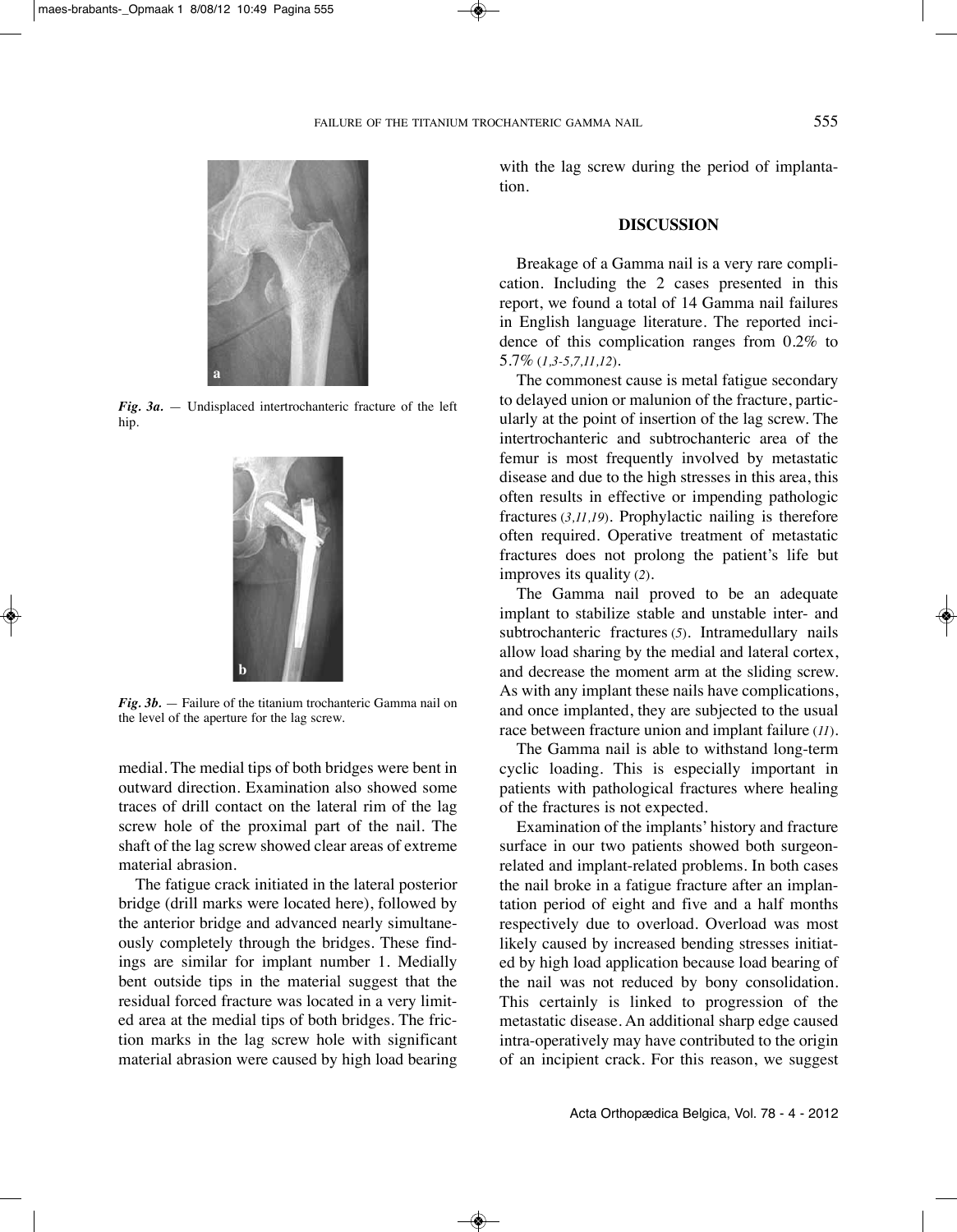immediate intra-operative removal of the implant in cases of obvious abrasion, and insertion of an undamaged Gamma nail.

The traces we found on the implants and on the breakage surfaces of the nails suggest that the breakage of the nails was induced by minor damage during insertion and by progression of the local metastasis. Any deficiency of the Gamma-nailing device however cannot be ruled out.

The region of the lag screw and the distal locking screw hole are both critical zones with high von Mises stresses and are thus vulnerable to fatigue fracture. The von Mises stress is used to predict yielding of materials under any loading condition from results of simple uniaxial tensile tests (*9*). It has also been proven that a titanium alloy implant exhibits von Mises stresses that are 30-50% lower than a similar stainless steel implant. Nail damage by step drill contact reduces the fatigue strength of titanium alloy nails by 50% while it reduces the fatigue strength of stainless steel nails by 30% (*14*).

Our results showed no obvious signs of manufactoring weakness, but typical fatigue fractures of the titanium Gamma nail implants. Malreduction of the fracture, metastatic disease and metabolic bone disease are important risk factors for non-union and failure of the implant. In presence of any of these factors the surgeon should be alert of the possibility of impending failure of the implant, often within a period of 6 months after implantation. Reduction of the bone strength of the proximal femur due to stress shielding in which the majority of the stress is transferred through the nail instead of the bone is obviously higher for a stainless steel nail than for a titanium alloy implant. Sitthiseripratip *et al* showed that the calculated von Mises stress values in both types of implants entail a substantial risk of fatigue failure (*14*).

We recommend follow-up with radiographic and physical examination at 6, 12 and 24 weeks postoperatively. this is necessary to evaluate the process of fracture healing in peritrochanteric pathologic fractures treated with the Gamma nail as well as to look for new sites of metastatic bone invasion. If there is no evidence of healing within 6 months postoperatively a nail exchange or other therapeutic options should be considered.

The Gamma nail is an appropriate implant to stabilize actual or impending pathologic inter- and subtrochanteric fractures. In cases of delayed union and nonunion, a fatigue fracture due to dynamic overload stress is expected sooner of later.

#### **REFERENCES**

- **1. Alvarez DB, Aparicio JP, Fernandez EL** *et al.* Implant breakage, a rare complication with the Gamma nail. A review of 843 fractures of the proximal femur treated with a Gamma nail. *Acta Orthop Belg* 2004 ; 70 : 435-443.
- **2. Broos P, Reynders P, van den Bogert W, Vanderschot P.** Surgical treatment of metastatic fracture of the femur improvement of quality of life. *Acta Orthop Belg* 1993 ; 59 Suppl 1 : 52-56.
- **3. Dijstra S, Wiggers T, van Geel BN, Boxma H.** Impending and actual pathological fractures in patients with bone metastases of the long bones. A retrospective study of 233 surgically treated fractures. *Eur J Surg* 1994 ; 160 : 535- 542.
- **4. Docquier PL, Manche E, Autrique JC, Geulette B.** Complications associated with gamma nailing. A review of 439 cases. *Acta Orthop Belg* 2002 ; 68 : 251-257.
- **5. Gaebler C, Stanzl-Tschegg S, Tschegg EK** *et al.* Implant failure of the gamma nail. *Injury* 1999 ; 30 : 91-99.
- **6. Hansen BH, Keller J, Laitinen M** *et al.* the Scandinavian Sarcoma Group Skeletal Metastasis Register. Survival after surgery for bone metastases in the pelvis and extremities. *Acta Orthop Scand Suppl* 2004 ; 75 (311) : 11-15.
- **7. Kasimatis GB, Lambiris E, Tyllianakis M** *et al***.** Gamma nail breakage : a report of four cases. *J Orthop Surg (Hong Kong*) 2007 ; 15 : 368-372.
- **8. Leddy LR.** Rationale for reduced pressure reaming when stabilizing actual or impending pathological femoral fractures : a review of the literature. *Injury* 2010 ; 41 Suppl 2 : 48-50.
- **9. Mises (von) R.** Mechanik der festen Körper im plastisch deformablen Zustand. *Göttin. Nachr. Math. Phys.* 1913 ; vol. 1 : 582-592.
- **10. Moholkar K, Mohan R, Grigoris P.** the Long Gamma Nail for stabilisation of existing and impending pathological fractures of the femur : an analysis of 48 cases. *Acta Orthop Belg* 2004 ; 70 : 429-434.
- **11. Najibi S, Mark L, Fehnel D.** Mechanical failure of the long gamma nail in two proximal femur fractures. *Iowa Orthop J* 2010 ; 30 : 205-210.
- **12. Randle JA, Meisami-Fard B, McKee MD.** Mechanical failure of a gamma nail in a patient with an impending pathologic subtrochanteric fracture. *Can J Surg* 1999 ; 42 : 384-386.
- **13. Sharma H, Bhagat S, McCaul J** *et al***.** Intramedullary nailing for pathological femoral fractures. *J Orthop Surg (Hong Kong)* 2007 ; 15 : 291-294.